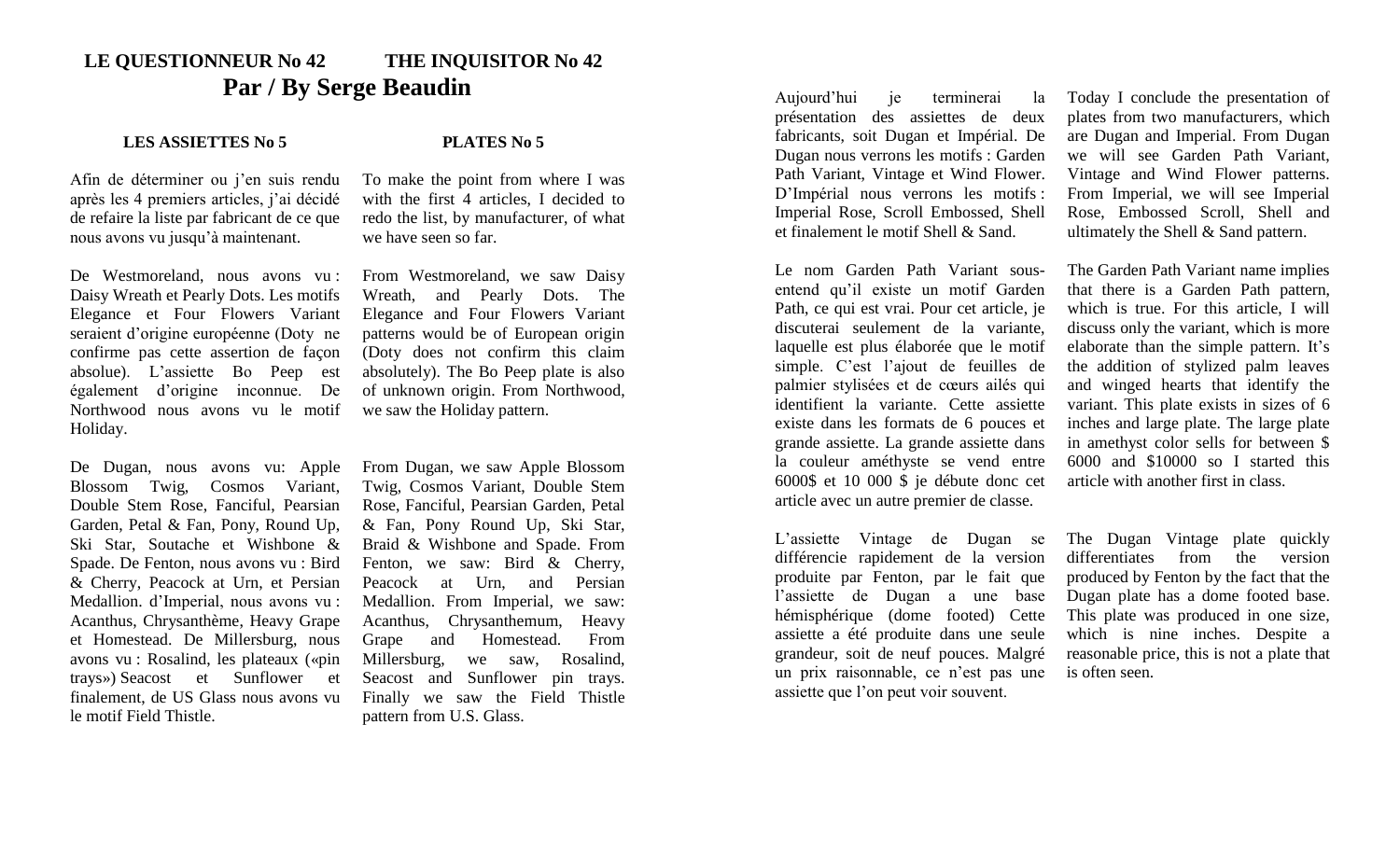L'assiette Windflower de Dugan possède un motif floral central qui est sur un fond pointillé. La particularité de cette assiette concerne la couleur améthyste : selon les deux livres de Doty, il n'y a pas eu de vente mais il mentionne: ''amethyst reported''. Les couleurs que l'on rencontre sont le bleu et l'orangé.

Aujourd'hui, je débute la description des assiettes d'Impérial par le motif Imperial Rose. Ce motif est tellement connu que je considère qu'il n'a pas besoin de description. Cependant, je mentionnerai que cette assiette existe dans une seule grandeur soit de neuf pouces. La couleur la plus appréciée est évidemment l'améthyste électrique qui peut se vendre environ 1000 \$.

Le fait d'arme de l'assiette Scroll Embossed d'Impérial est l'échelle de prix pour laquelle on peut l'obtenir. Je m'explique : en 2009, selon Mordini, les prix ont variés de 185 \$ à 480 \$ dans la couleur améthyste. Le prix le plus élevé est probablement pour une version électrique avec une prédominance bleue très évidente.

L'assiette Shell d'Impérial est composée de 8 coquilles stylisées et la partie centrale est formée de rayons de différentes grandeurs qui sont en harmonie avec la forme coquille.

The base of Windflower Dugan has a central floral pattern that is on a dotted background. The particularity of this plate is with the amethyst color: according to Doty's two books, there was no sale but he says: ''amethyst is reported". The colors more often encountered are blue and marigold.

Today, I begin the description of Imperial plates by Imperial Rose pattern. This pattern is so well known that I think it needs no description. However, I will mention that this plate exists in only one size which is nine inches. The most popular color is obviously the color electric amethyst that can sell for about \$1000.

The particularity of the Imperial Scroll Embossed plate is the price range for which you can get it. Let me explain: in 2009, according to Mordini, the price range in the amethyst color varies from 185 \$ to 480 \$. The highest price is likely for an electric version with a very obvious blue predominance.

The Imperial Shell plate consists of 8 stylish shells and the middle is formed by rays of different sizes that are in harmony with the shell shape.

Encore une fois, la seule grandeur connue est de 9 pouces. Si on consulte le livre de Doty de 2008, il ne fait pas mention de la couleur améthyste. Mais dans son édition de 2000, il mentionne que la couleur améthyste est la plus commune ??? À cette époque la valeur d'une assiette Shell de couleur améthyste variait entre 800 \$ et 1 200 \$.

Étant donné que la version Shell & Sand est décrite en même temps que la version Shell, il n'est pas évident de départager la valeur de chacune d'elle. Cependant en 2009 Mordini rapporte qu'une assiette Shell & Sand dans la couleur fumée s'est vendue 1 500 \$ et qu'une autre assiette Shell, également de la couleur fumée, s'est vendue 200 \$. Il fait donc s'attendre à payer beaucoup plus pour une assiette Shell & Sand.

En conclusion, encore une fois dans cette série d'assiettes, il y en a pour tous les budgets. Je crois bien qu'il en sera de même pour tous les articles à venir. On peut aussi remarquer qu'Impérial possède certains motifs d'assiettes qui commandent un prix assez élevé.

Again, the only known size is 9 inches. If we consult Doty's 2008 book, he does not mention the amethyst color. But in his 2000 edition, he mentions that the amethyst color is more common?? At that time the value of an amethyst Shell plate ranged between 800\$ and 1 200\$.

Since the Shell & Sand version is described along with the Shell version, it is not obvious to separate the value of each one. However, in 2009, Mordini reported that a Shell & Sand smoke plate had sold for 1 500 \$ when a Shell plate, smoke color, sold for 200 \$. It is therefore expected to pay much more for a Shell & Sand plate.

In conclusion, once again, in this list of plates, there's something for every budget. I think it will be the same for all future articles. One may also note that Imperial has some plate patterns that command a high price.